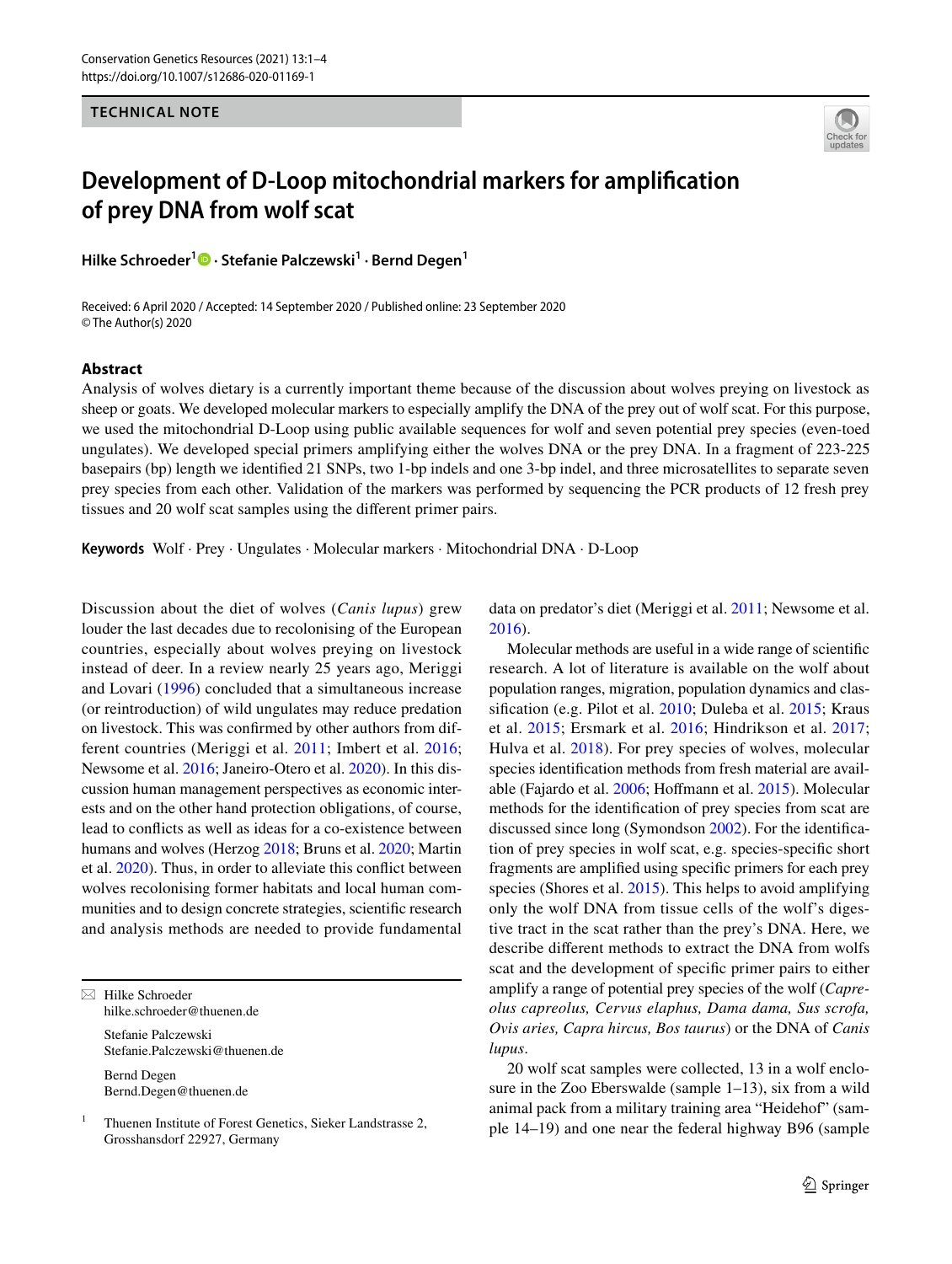20), all in Brandenburg, Eastern Germany. As fresh reference material, we used 12 diferent fresh prey tissues from six species:  $4 \times$  roe deer,  $2 \times$  fallow deer,  $1 \times$  red deer,  $3 \times$ wild boar,  $1 \times$  goat, and  $1 \times$  sheep. Different DNA extraction methods were tested, (i) an ATMAB protocol by Dumolin et al. [\(1995\)](#page-2-3), (ii) adding a phenol/chloroform step to this protocol, (iii) the QIAamp DNA Stool Kit, Qiagen (40724 Hilden, Germany) modifed as follows: the homogenized samples were solved in 1.6 ml extraction buffer and 0.5  $\mu$ g/ ml Proteinase K was added, then incubated for 3 h at 50 °C. Afterwards we followed the protocol as specifed by the manufacturer, (iv) the InnuPREP Forensic Kit, Analytic Jena (07745 Jena, Germany). Best results were obtained using the modifed Qiagen Stool Kit.

For marker development, at least 10 public available (NCBI) sequences for each prey species from different authors, in total 78 sequences, have been used for an alignment to identify diferentiating variations between the prey species. We chose highly variable regions between wolf and the prey species to design primers that have no mismatches for all prey species and a high number of mismatches for the wolf sequence for amplifying the prey species and vice versa (Table [1](#page-1-0)).

In total in the 223-225 bp long mitochondrial D-Loop fragment 21 SNPs, two 1-bp indels and one 3-bp indel, and three microsatellites were identifed based on 78 public available sequences. 18 out of the 21 SNPs are species-specific as well as all Indels (Table [2](#page-2-4)).

The in silico developed markers were frst validated using 12 fresh prey tissues. After confrmation of the success of the markers with fresh material, the markers were applied to identify the prey species in the 20 wolf scat samples. In samples 1–13 either roe deer (one time), goat or cattle was found. For two samples amplifcation failed. The owner of the zoo confrmed that occasionally deer and mostly goat or cattle are fed to the wolves. Samples 14–20 contained either roe deer or red deer, which is the main game in the sampling area. Wolf DNA was only amplifed and successfully sequenced when using the special D\_Loop\_wolf primers.

There is only a very small amount of literature about the use of molecular methods for the identifcation of prey species using scat (Monterroso et al. [2019](#page-3-15)). Especially for the molecular identifcation of the prey species of wolves, the assortment is even smaller. Thus, the fast and cost-efficient method described here will help to identify whether wolves prey on livestock or deer.

<span id="page-1-0"></span>**Table 1** Specifcations of primers for amplifcation of a D-Loop fragment either from prey species or wolf

| Primer name                | sequence                   | Annealing temp. | Fragment length |  |
|----------------------------|----------------------------|-----------------|-----------------|--|
| $D_{\text{Loop\_prey\_F}}$ | GAT CCC TCT TCT CGC TCC GG | $55^{\circ}$ C  | $223 - 225$ bp  |  |
| $D_{\perp}$ Loop prey R    | GCT GAG TCC AAG CAT CCC C  | 55°C.           |                 |  |
| $D$ Loop wolf $F$          | TGT CCC TCT TCT CGC TCC GG | $55^{\circ}$ C  | $232$ bp        |  |
| $D_{\perp}$ Loop_wolf_R    | TGA GTG ATA GCA GAT TCC CC | $55^{\circ}$ C  |                 |  |
|                            |                            |                 |                 |  |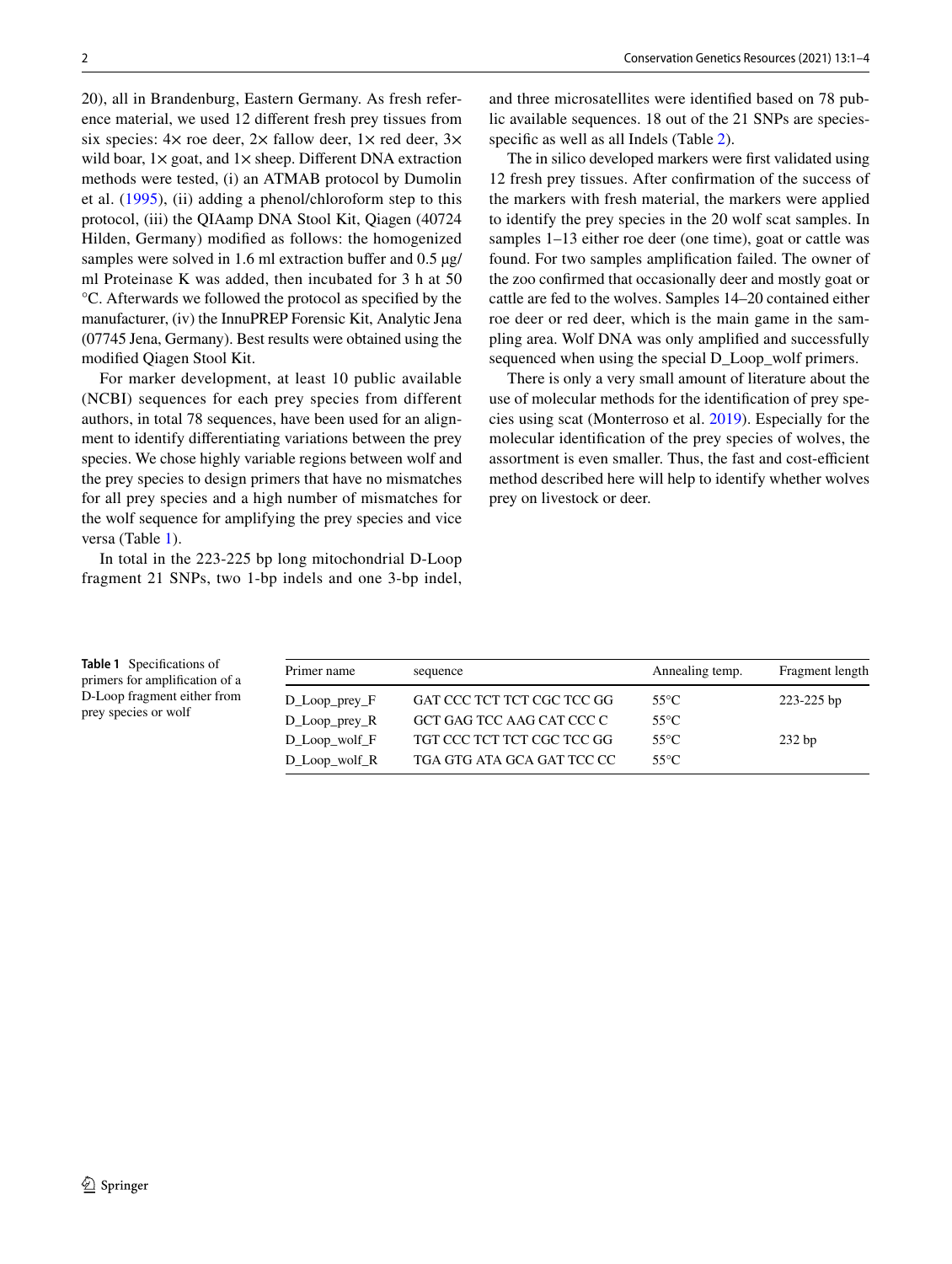<span id="page-2-4"></span>**Table 2** Prey species identifying DNA variations

| SNP*     | Cc           | $\mathop{\rm Dd}\nolimits$ | Ce                    | $\rm{S} \rm{s}$ | Oa              | Ch                        | Bt          |
|----------|--------------|----------------------------|-----------------------|-----------------|-----------------|---------------------------|-------------|
| 389      | $\mathsf{C}$ | $\mathbf T$                | $\mathbf T$           | $\mathbf C$     | $\mathbf T$     | $\mathbf C$               | $\mathbf C$ |
| 398      | A            | $\mathbf{A}$               | A                     | $\mathbf T$     | A               | A/C                       | $\mathsf C$ |
| 399      | ${\bf G}$    | ${\bf G}$                  | ${\bf G}$             | $\mathbf T$     | A               | ${\bf G}$                 | ${\bf G}$   |
| 404      | $\mathbf T$  | T                          | $\mathbf T$           | $\mathbf T$     | $\mathbf T$     | $\mathbf T$               | $\mathbf C$ |
| 405      | $\mathbf T$  | $\mathbf T$                | $\mathbf T$           | $\ddot{\cdot}$  | T               | $\mathbf T$               | $\mathsf C$ |
| 406      | A            | A                          | A                     | $\mathbf G$     | A               | $\boldsymbol{\mathsf{A}}$ | $\mathbf A$ |
| 417      | $\mathbf T$  | $\mathbf T$                | $\mathbf T$           | A               | A               | $\mathbf T$               | C/T         |
| 421      | $\mathbf A$  | $\boldsymbol{\mathsf{A}}$  | $\boldsymbol{\rm{A}}$ | ${\bf G}$       | ${\bf G}$       | $\boldsymbol{\mathsf{A}}$ | ${\bf G}$   |
| 434      | $\mathbf T$  | $\mathbf T$                | $\mathbf T$           | $\mathbf{A}$    | $\mathbf T$     | $\mathbf T$               | $\mathbf T$ |
| 435      | ${\bf C}$    | $\mathsf{C}$               | T                     | $\mathbf C$     | $\mathsf C$     | $\mathbf C$               | $\mathsf C$ |
| 458      | $\mathbf T$  | $\mathbf T$                | $\mathbf T$           | $\mathbf T$     | $\mathbf T$     | $\mathbf T$               | $\mathbf C$ |
| 459      | $\mathsf{C}$ | $\mathbf C$                | $\mathsf C$           | $\mathbf C$     | $\mathsf C$     | $\mathsf{C}$              | ${\bf G}$   |
| 461      | ${\bf C}$    | $\mathsf C$                | $\mathbf C$           | $\mathbf C$     | $\mathsf C$     | $\mathbf C$               | $\mathbf T$ |
| 468      | $\mathbf T$  | $\mathbf T$                | $\mathbf C$           | $\mathbf T$     | $\mathbf T$     | $\mathbf T$               | $\mathbf T$ |
| 471      | $\mathbf C$  | $\mathbf C$                | ${\bf G}$             | $\mathsf{C}$    | $\mathbf C$     | $\mathbf C$               | $\mathbf C$ |
| 473      | $\mathbf T$  | T/C                        | $\boldsymbol{A}$      | $\mathbf C$     | ${\rm T}/\rm C$ | $\mathbf T$               | $\mathbf T$ |
| 476-478  | <b>TAA</b>   | <b>TAA</b>                 | $\vdots$              | <b>TAA</b>      | <b>TAA</b>      | <b>TAA</b>                | <b>TAA</b>  |
| 519      | T            | $\mathbf T$                | $\mathbf T$           | $\mathbf T$     | $\mathsf C$     | $\mathbf T$               | T           |
| 522      | $\mathbf C$  | $\mathbf C$                | $\mathsf C$           | $\mathsf{C}$    | $\ddot{\cdot}$  | $\mathbf C$               | $\mathbf C$ |
| 532      | T            | T                          | T                     | $\mathbf A$     | T               | $\mathbf T$               | T           |
| 534      | ${\bf G}$    | ${\bf G}$                  | ${\bf G}$             | ${\bf G}$       | ${\bf G}$       | $\mathbf C$               | $\mathbf C$ |
| 536      | G            | $\mathbf G$                | ${\bf G}$             | T               | ${\bf G}$       | $\mathbf G$               | ${\bf G}$   |
| 541      | A            | $\boldsymbol{\rm{A}}$      | A                     | $\mathbf{A}$    | ${\bf G}$       | $\boldsymbol{\rm{A}}$     | A           |
| From 551 | 6xT          | 5xT                        | 5xT                   | 6xT             | 6xT             | 6xT                       | 7xT         |
| From 559 | 5xT          | 6xT                        | 5xT                   | 5xT             | 5xT             | 4xT                       | 4xT         |
| From 564 | 5xG          | 5xG                        | 6xG                   | 4xG             | 4xG             | C, 4xG                    | 5xG         |
|          |              |                            |                       |                 |                 |                           |             |

*Cc Capreolus capreolus*, *Dd Dama dama*, *Ce Cervus elaphus*, *Ss Sus scrofa*, *Oa Ovis aries*, *Ch Capra hircus*, *Bt Bos taurus*

\*The numbering of nucleotide sites refers to a sequence of *Capreolus capreolus* (NCBI, accession No.: KP659204.1; bp 359 to 583)

**Acknowledgements** We are grateful to the colleagues from the Thuenen Institute of Forest Ecosystems in Eberswalde, especially Frank Tottewitz and the corresponding hunters for sampling of the wolf scats. And we thank all our hunting colleagues for providing us with fresh material from wild ungulates.

**Funding** Open Access funding enabled and organized by Projekt DEAL.

**Open Access** This article is licensed under a Creative Commons Attribution 4.0 International License, which permits use, sharing, adaptation, distribution and reproduction in any medium or format, as long as you give appropriate credit to the original author(s) and the source, provide a link to the Creative Commons licence, and indicate if changes were made. The images or other third party material in this article are included in the article's Creative Commons licence, unless indicated otherwise in a credit line to the material. If material is not included in the article's Creative Commons licence and your intended use is not permitted by statutory regulation or exceeds the permitted use, you will need to obtain permission directly from the copyright holder. To view a copy of this licence, visit<http://creativecommons.org/licenses/by/4.0/>.

## **References**

- <span id="page-2-0"></span>Bruns A, Waltert M, Khorozyan I (2020) The efectiveness of livestock protection measures against wolves (*Canis lupus*) and implications for their co-existence with humans. Glob Ecol Conserv 21:e00868. <https://doi.org/10.1016/j.gecco.2019.e00868>
- <span id="page-2-1"></span>Duleba A, Skonieczna K, Bogdanowicz W, Malyarchuk B, Grzybowski T (2015) Complete mitochondrial genome database and standardized classifcation system for *Canis lupus familiaris*. Forensic Sci Int-Gen 19:123–129. <https://doi.org/10.1016/j.fsigen.2015.06.014>
- <span id="page-2-3"></span>Dumolin S, Demesure B, Petit RJ (1995) Inheritance of chloroplast and mitochondrial genomes in pedunculate oak investigated with an efficient PCR method. Theor Appl Genet 91: 1253-1256. https:// doi:<https://doi.org/10.1007/BF00220937>
- <span id="page-2-2"></span>Ersmark E, Klütsch CFC, Chan YL, Sinding M-H S, Fain SR, illarionova NA et al. (2016) From the past to the present: Wolf